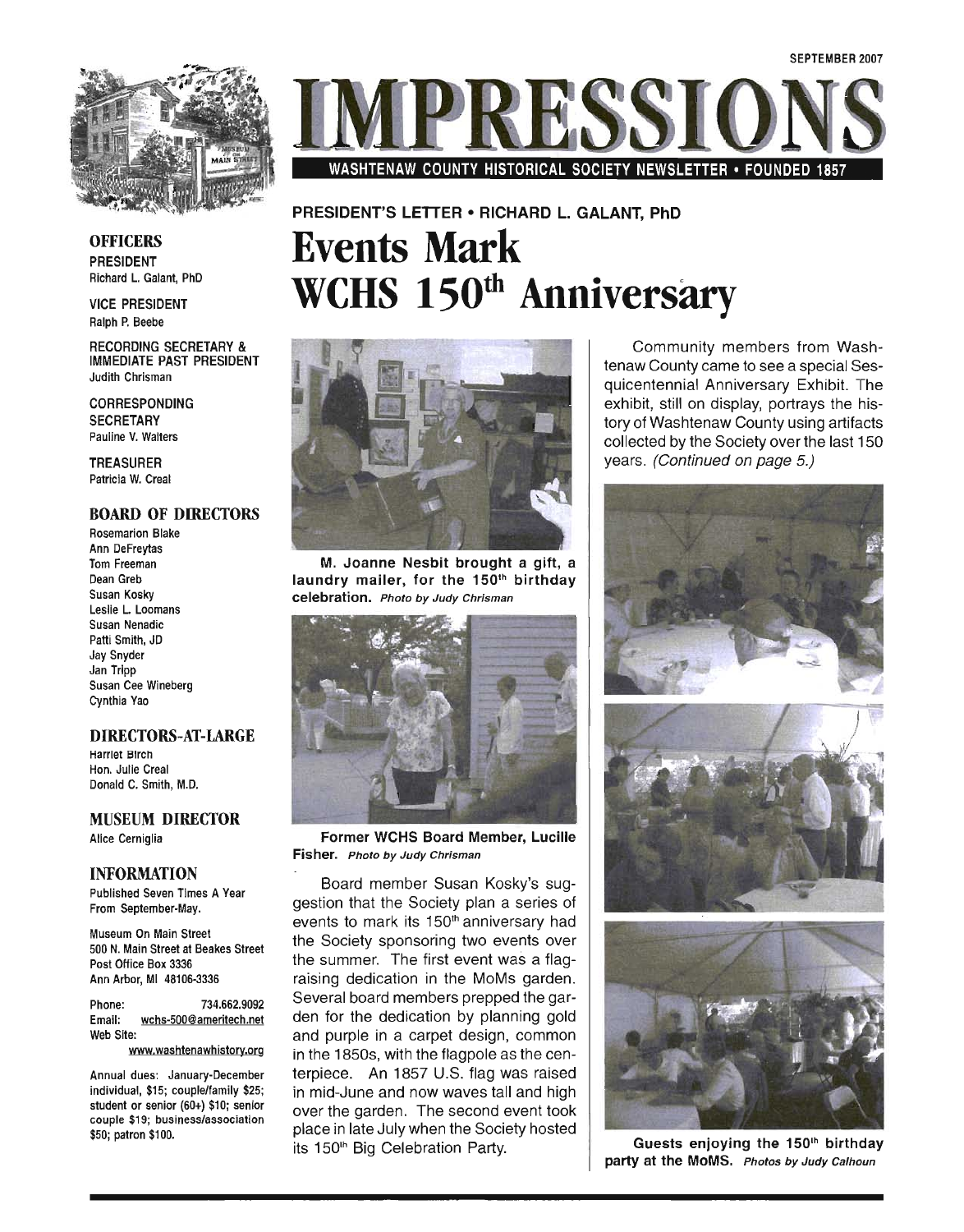## ALICE CERNIGLIA • MUSEUM DIRECTOR **Holiday Memories**

People in every culture celebrate holidays. Although the word "holiday" literally means "holy day," most American holidays are not religious, but commemorative in nature and origin. Because we as a nation are blessed with rich ethnic heritage, it is possible to trace some of the American holidays to diverse cultural sources and traditions, but all holidays have taken on a distinct American flavor. In the United States, the word "holiday" is synonymous with "celebration!"

In the strict sense, there are no federal (national) holidays in the United States. Each of the 50 states has jurisdiction over its holidays. In practice, however, most states observe the federal ("legal or public ") holidays, even though the President and Congress can legally designate holidays only for federal government employees.

The focus of holiday greetings will be illustrated by the use of old cards that are in our collection. Using the cards to set the theme we will create vignettes in the museum illustrated by stories, pictures and select collection items.

We are looking for more local stories, memories and items for this exhibit. When you think back on your family memories of the holidays, think of traditions you might have participated in and share them for this exhibit. Photos, cards and memorabilia are welcomed. If you have items you would like included. Please contact Alice at (734) 662-9092

In our next exhibit, "Holiday Memories," we will be celebrating Washtenaw County's culturally rich heritage by exploring some of the traditions of celebration and shared memories of the harvest and winter seasons festivities. The primary research for this project is being done by Susan Frekko, PhD, who is in the University of Michigan's Museum Studies program and is working with museum director, Alice Cerniglia, and curator, Judy Chrisman, on this effort. Dr. Frekko narrowed the focus to the following celebrations:

Many other celebrations occur during this time span including Columbus Day, Yom Kippur, Veteran's Day, Kwanza, Sadie Hawkins Day, Washington's and Lincoln's birthday, to name a few. We will include information about these celebrations in our resource materials for this exhibit. We will highlight and feature in upcoming issues shared stories, traditions, recipes and games about the different celebrations. Halloween will be the first to be explored here.

#### **Halloween**

Halloween, the last day of October, has a special significance for children, who dress in funny or ghostly costumes and knock on neighborhood doors shouting "Trick or Treat!" Pirates and princesses, ghosts and witches all hold bags open to catch the candy or other goodies that the neighbors drop in.

Since the 800s, November 1st has been a religious holiday known as All Saints' Day. The Mass that was said on this day was called "Allhallowmas". The evening before became known as All Hallow e'en. or Halloween. Like some other American celebrations, its origins lie in both pre-Christian and Christian customs.

### **The Fantasy and Folklore of All Hallows Eve**

Halloween. While Halloween (Allhallows Even) was observed by some churches with religious services, most persons regarded it as a secular festival.

In its strictly religious aspect, it is known as the vigil or Hallowmas or All Saints' Day, observed on November 1 by the Roman Catholic and Anglican churches.

The festival of Halloween is based or, a combination of the Christian commemoration of the departed faithful (All Saints' Day) with the pre-Christian Celtic feast associated with a celebration of the end of summer and the Celtic New Year. Celts who lived in what is now known as Ireland, Scotland and parts of Great Britain celebrated their new year that began November 1. Allhallows' Even was observed on the evening of October 31st. Around 800 A.D., the day became known among Christians as Allhallomas which eventually changed to All Hallow E'en, or Halloween.

Celtic peoples adopted Christianity quickly, easily, and strongly. The conversion of Celtic peoples did not, however, keep them from celebrating some of their old customs. Attempts to replace the year-end custom in the old Celtic calendar were only partially successful. Some of our Halloween traditions date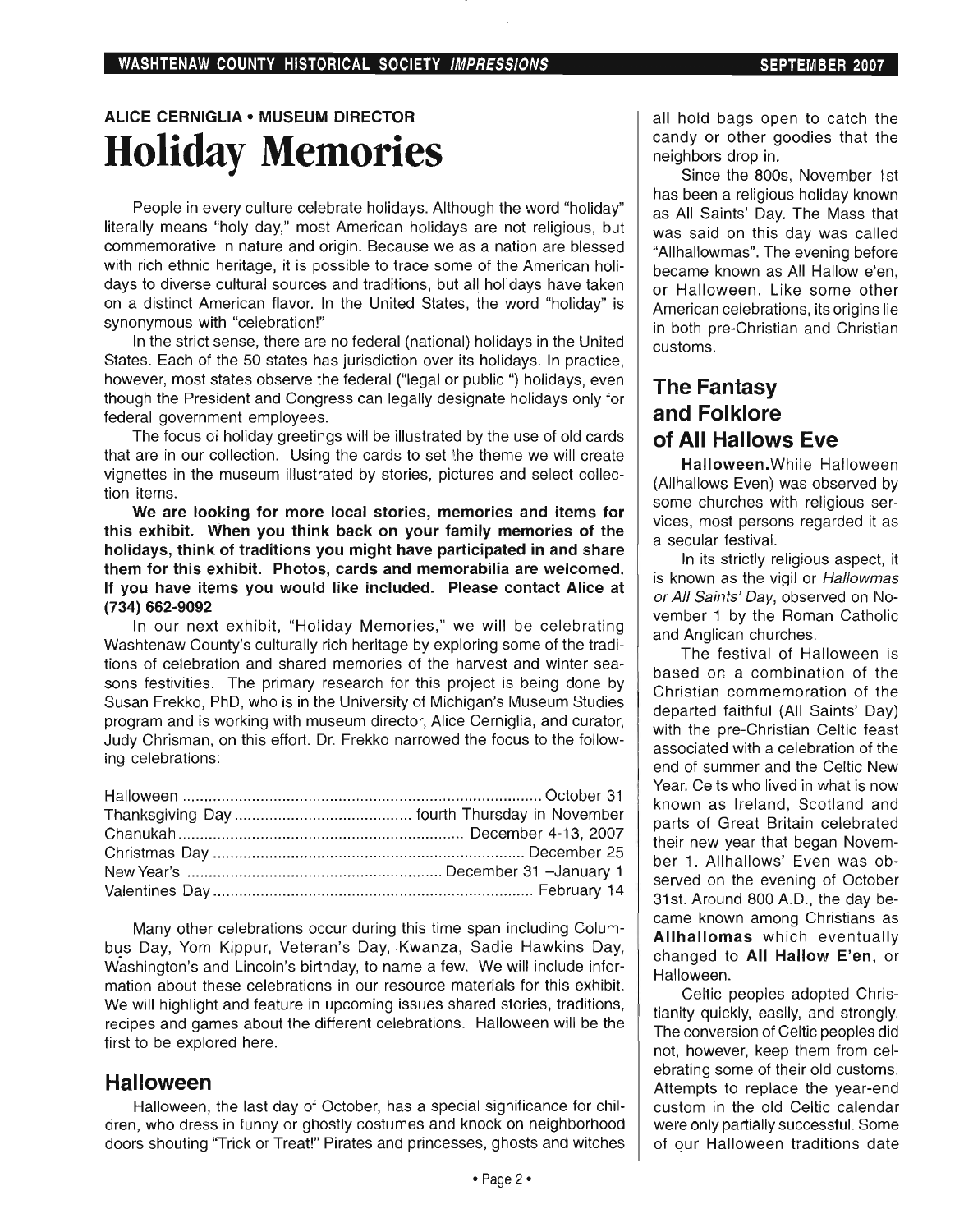back to these pre-Christian times.

Summer's end and the celebration of a good harvest has always been an important event in the life of agrarian peoples. Samhain "Hallowday" or Sanfain (sam + fuin) summer's end marked the end of the yearly cycle and was celebrated with both religious and agrarian rites. It was the period for threshing and of food preparation for the winter season. On that evening, so it was believed, present, past, and future became one. Celts gave thanks for the safe return of their cattle to winter quarters, and invoked their gods for prosperity and good crops for the coming year.

Samhain (sha - ween) was both the "end of summer" and a commemoration of the dead (devil's night). The spirits of the departed were believed to visit their kinsmen in search of warmth and good cheer as winter approached. It was a time when evil, as well as good, spirits returned to the living. Fairies were believed to migrate from one home to another, and Hallowe'en was the time when humans kidnapped by elfin folk could reclaim their lost loves or relatives.

Jack-O'-Lanterns were scooped out of turnips with skull-like faces carved into them. This may reflect the ancient custom of placing skulls around the tribal fire to keep evil demons away. Bobbing for apples is a relic of the "Ordeal by Water," signifying the passage of the soul to the hereafter over the waters separating them. To encourage fertility, the Halloween cat, the black cat, became a familiar symbol of Halloween. Some believed that if you held a mirror and ate an apple at the same time, you would see the reflection of your future mate in the mirror.

Immigrants from Ireland, Scotland and England, brought secular Halloween customs to the U.S. but the festival did not become popular until the latter part of the 19th century, at the time of the mass immigration from Ireland after 1840 (many who settled locally in Northfield Township), Halloween grew and changed over the years, with people, including those of other ethnic groups, adding (or subtracting) things from it. The association with ghosts and spirits goes back to older pagan customs. Germans took to celebrating Halloween with gusto. For them dressing up reminded them of "Fasnacht," "Karneval" and "Fasching" in the old country with masks and costumes; and witches and black cats reminded them of Walpurgisnacht and of fairy tales like "Hansel and Gretel."

Witches entered Halloween in the 19th century. One of the most important witches Sabbaths was held on Halloween. Witches were alleged to fly to these meetings on broomsticks, accompanied by black cats, who were their constant companions. Magical rites and ceremonies were performed by witches from all over the region at a sacred spot.

It is to the role of the witches in Halloween that Germans could relate especially well. The most famous sacred spot for witches was in the Harz mountain region of Germany. Until the 18th century, maps of Germany showed witches hovering over this spot, the Blocksberg/Brocken. For Germans Halloween blended with the "Walpurgisnacht," and the Witches Sabbath on the night leading into May 1st. On that day, bonfires, the Maifeuer (May fires) are burnt in the old country, to drive away the witches and the horned god, the devil.

Halloween, as we know it in America, with all the folk stories and urban legends, is a distinctly American phenomenon, with the "Trick or Treat"-bit appearing after 1930. The "trick or treat"-custom resembles an old Irish practice associated with Halloween Eve. Groups of peasants went from house to house demanding food and other gifts in preparation for the evening's festivities. Prosperity was assured for the liberal donors and threats were made against the stingy ones. A similar custom was practiced, and still is in some areas, by Germans. Knocking on doors for food and drink is practiced during the Karneval Season or at New Years. Best known is the custom of the *Star Singers on Epiphany*, carolers going from door to door, singing and collecting for poor relief for overseas missions.

Pranks such as wandering groups of celebrants blocking doors of houses, carrying away gates and plows, tapping on windows and throwing vegetables at doors (corn candy), also struck a familiar note. In rural areas and small towns, especially of Bavaria and Austria, tricks and pranks are to this day practiced in such customs as "stealing the Maibaum" in Bavaria.

The U.S.-style Halloween was returned by the Irish and the Scots to the countries of origin and became popular in England since the late 1960s with one exception, "Trick or Treat," even the phrase was not then used (although it seems to be used now). Nor was it accepted that failure to offer a good bounty was a punishable offense (trick).

The tendency to manipulate (often for commercial gain) rather than to celebrate folk festivals reflects the growing influence of a rational outlook on life and the progressive loss of folk vitality. Only the children with their costumes, masks and the "trick or treat" custom, keep the spooky and irrational-even if only pretending-from becoming another casualty of modernity.

Witches and black cats, ghosts and Frankensteins, ghosts' heads carved from pumpkins, candles, bobbing for apples, the "trick or treat" custom, candy and food, masks, parties and innocent little pranks also express joy in the present and the life-giving harvest. that ensured the future.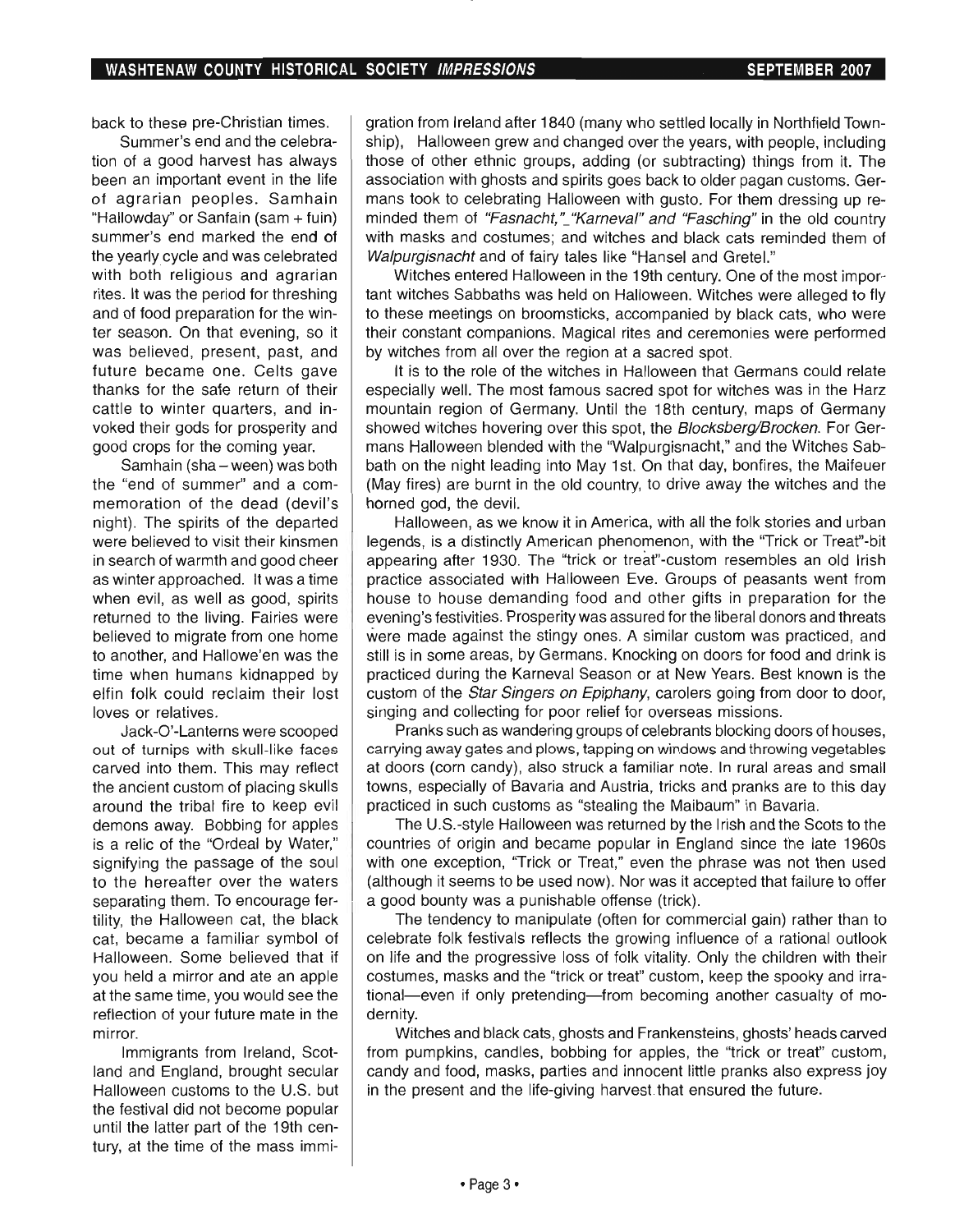## New Board Members, WCHS

### Patti Smith

Patti Smith was recently elected to the Board of Directors. Patti lives in Ann Arbor with her husband, Jeffrey Bletch, and their dog, Buddy. Patti is a special education teacher with the Detroit Public Schools. Prior to that, she taught at Washtenaw Community College, and practiced legal aid law, specializing in service for clients who are low income and/or have disabilities. In addition to WCHS, Patti is also on the Board of Directors for Project Grow, the Volunteer Coordinator for the Kerrytown Book Festival, a volunteer for the Ann Arbor Book Festival, Think Local First, the Sierra Club, the Michigan Theater, Vintage Dance Council and the Blind and Visually Impaired Children's Fund.

### Jan Tripp

Jan Tripp grew up in West Michigan and came to Ann Arbor as a student in 1967 to study engineering. He has worked at General Motors as a mechanical engineer since 1974. He and his wife, Marilyn, have two grown children, Catherine and Jon as well as a grand-daughter, Chloe. Jan enjoys bicycling and family genealogy, and of course history! When his kids were growing up, Jan was active in Scouting through Troop 4 and the Huron Rowing Team.

### Leslie L. Loomans

Leslie L. Loomans was born in Belding, Michigan. He retired as a Senior Vice President and CFO, NSF International in 2001 and as Vice President and Treasurer from DTE Energy in 2000. Currently, he lives in Ann Arbor. Les has been married for 41 years to Susan with one son, Jeffrey and one daughter, Elisa. Les is now the proud grandparent of three grandchildren. Les' community activities include: NSF International Board Member-1987 to present, the Board of Visitors, Institute for the Humanities, U of M, the Investment Committee, Great Sauk Trail, Boy Scouts of America, the Engineering Alumni Society Board of Governors, College of Engineering, U. of M.-ad hoc and past chairperson and the Matthaei Botanical Gardens Friends Board: 2002-2005.

# Join Us at Our Sunday Programs

Sunday September 16, 2007 • 2 pm ANOTHER ANN ARBOR Speaker: Carol Gibson & Lola Jones Location: David Byrne Center, 3261 Lohr Rd, AA

#### Sunday, October 21 • 2 pm UNBUILT BUILDINGS OF THE UNIVERSITY OF MICHIGAN Speaker: Fred Mayer Location: University Commons, Asa Gray Drive, AA

## Holiday Memories

Continued from page 3.

The following article relays a local YWCA Halloween party of 1912.

### Sucessful Halloween Party at Ann Arbor's YWCA

From the YWCA 1912 archives The Bentley Historical Library

About 70 girls attended the annual Halloween party given last evening at the City Y.W.C.A. and the affair was highly successful. The rooms had been decorated with huge devils, witches, cats and bats, the lights were hooded with red and the rooms were dimly lighted by Jack-o-Ianterns. A witch stationed in one corner told fortunes with cards or with slips of apparently blank paper, which when scorched over a candle flame were found to have written upon them prophesies from the future. The girls were divided into groups and games were played and while the girls sat in the darkness listening to an exceedingly spooky ghost story a white robed figure appeared and poked clammy hands down their necks. Then the lights were turned up and cider, doughnuts and chestnuts were served.

### **Recipe**

Cider, Lemon juice, cinnamon sticks and other herbs will make a wonderful treat. For a bewitching cold or hot cider brew add chunks of dry ice to the cider, after mixing it with cold water. The mixture will bubble and steam and provide a delicious spooky treat!

Continued on page B.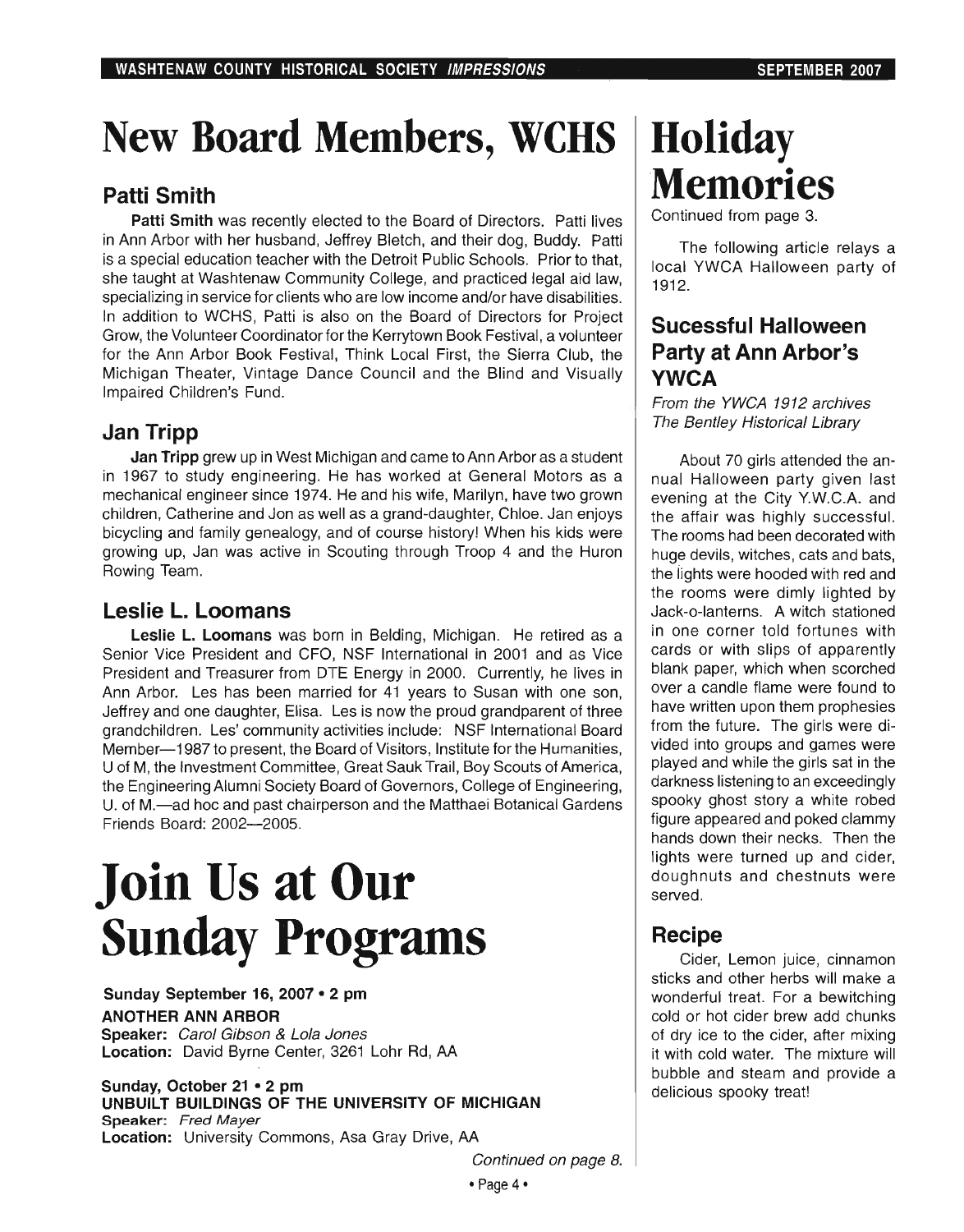### PRESIDENT'S LETTER **Events**  Continued from page 1.

Finally, as the Society continues to celebrate its Sesquicentennial Anniversary, three new board members have been elected recently to the Society's Board. They are Leslie Loomans, Patti Smith, and Jan Taylor. Welcome to each of you.

## **Volunteer Opportunities**

Membership Conservation Research Librarian

Hours, flexible

Call 662-9092 and ask for Alice.

## **Editor's Note**

Greetings from the new editor of the Impressions! My name is Patti Smith and I am a new member of the WCHS Board of Directors. Since my bio is printed elsewhere in this issue, I won't blather on about myself here ... but I will ask you to enjoy the newsletter! If you have any ideas about how we can improve it or if you have any questions, please contact me via email at DrPattiS@comcast.net

Thank you-happy reading!!

## **Annual Meeting and Potluck Supper**

The annual meeting was held Wednesday, May 16, 2007 at the Dexter Area Museum in the former St. Andrew's church in Dexter. The well-attended meeting began with a short trip to Gordon Hall for a tour led by Gil Campbell. The Dexter Area Historical Society was able to purchase the historic building, home of Samuel Dexter, from the



Front of Gordon Hall Photo by Judy Chrisman

University of Michigan and is planning to restore it. Members were also able to tour the museum at the church before the potluck supper.

A wide-range of dishes from Susan Wineberg's guacamole salad to Sue Kosky's rhubarb pie and everything in between provided our usual delicious potluck. We sure have some good cooks among our members.

The business meeting followed. Board members gave short summaries of the past year. It was noted that the Bequest Fund and Endowment Fund both did well during the past year and that artifact donations are coming in at a record pace. Last year's officers and two directors were reelected. We also elected two new board members-Leslie Loomans and Jan Tripp. In addition, Patti Smith was appointed director-at-Iarge. (In June she was appointed director to fill the vacancy left by the resignation of Larry Kestenbaum.)

After the meeting Paul Cousins was kind enough to lead another tour of Gordon Hall for those who were not able to get to the earlier tour. Our thanks to the Dexter Area Historical Society and Museum for being such gracious hosts.



As the Washtenaw County Historical Society, we try to hold our annual meeting in a different part of the county each year. If you have any suggestions for next year's meeting, let us know.

Back of Gordon Hall Photo by Judy Chrisman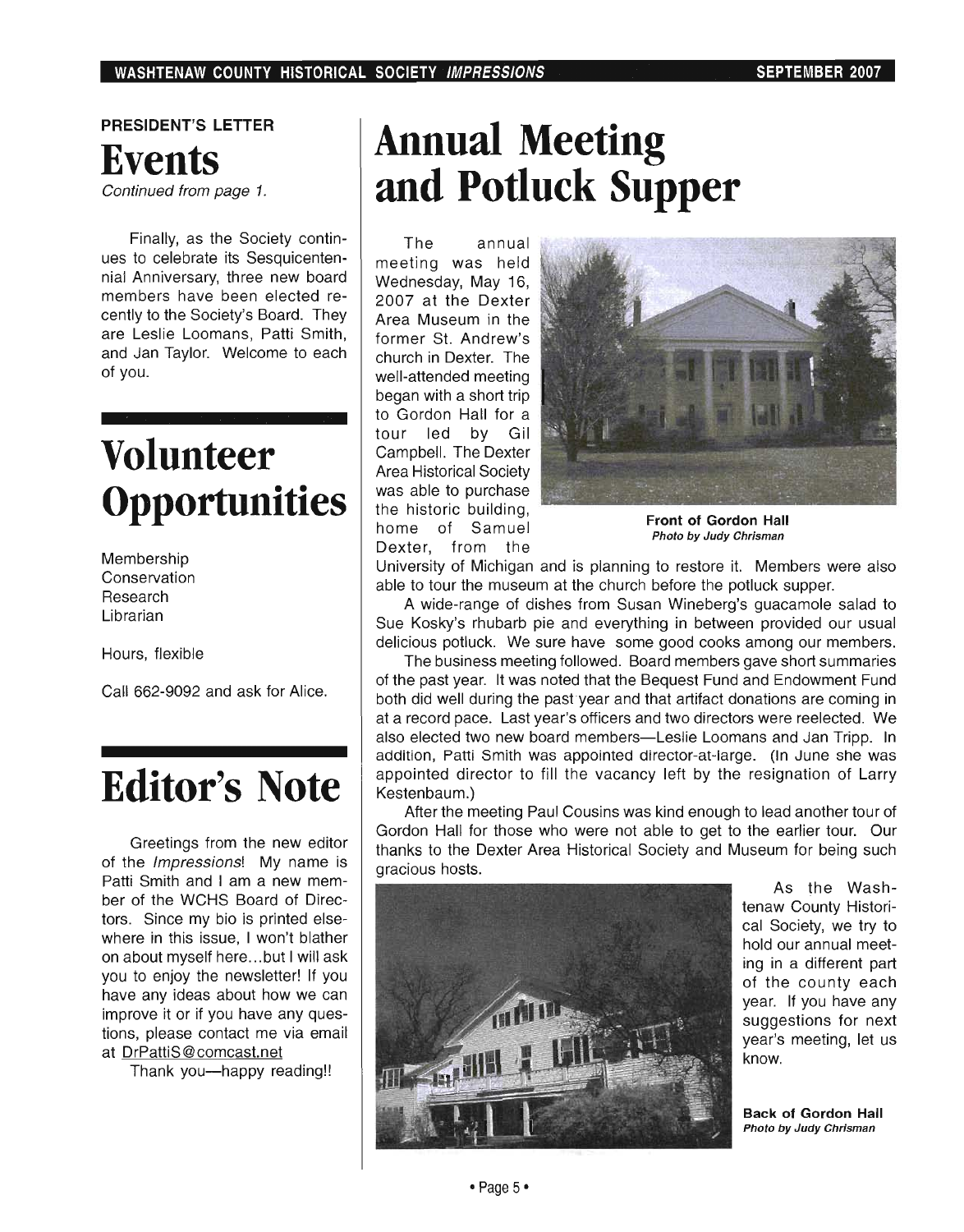## **Upcoming . Events September 2007**

#### **Around the Town**

On September 17, WCHS Board Member Susan Nenadic will speak at the University Commons about the Impact of the University of Michigan on Women in the 19<sup>th</sup> Century. She will also give the Kempf House noon lecture on October 31, speaking about "Fainting Couches and Physical Fitness- the Myth and Reality Concerning Women's Health in the Nineteenth Century".

The Cobblestone Farm will host its Fall Harvest on October 14 from 12-4pm.

Upcoming events at the Kempf House include:

September 26: Noon Lecture: EPA's Motor Vehicle Lab: What Do They Do There

October 3: Noon Lecture: The Beatrix Potter Legacy: Booked for Conserving Natural Areas

October 10: Noon Lecture: Google Ann Arbor: An Update on Google Adwords' Office Here

October 17: Noon Lecture: What's New at the Bentley Historical Library

The Washtenaw County Historical Society's volunteers have agreed to bake a selection of local treats, compiled from heirloom cookbooks throughout the county as well as from our own collection for the Ann Arbor District library's "Ann Arbor Cooks" event on Thursday, October 25th. 2007 from 7:00- 8:30pm in the downtown library multi-purpose room. This effort serves to highlight both institutions up coming events. The Museum on Main Street's new exhibit "Holiday Memories" (October 17 - February 9th 2008) will feature some holiday recipes that were local favorites. The library is celebrating the new recipe database that will soon be available online to the public.

#### **Around the County**

Salem barn dance: Friday, September 14, 2007 at 7:00 p.m. at Three Cedars Barn Six Mile Road at Curtis Road

SAHS Barn Dance will have:

- A live Band Pix and Stix
- A Square Dance Caller
- Refreshments available

Square Dancing will be for all ages and all levels of experience. The caller works with children and beginners and keeps it fun for everyone. Come out and enjoy an evening of family fun and exercise. Donations for admission are suggested at a rate of at least \$5 per person. Groups are welcome. All proceeds will go to complete the restoration of the Dickerson Barn. Open to All - Donations Suggested for Admission.





#### **Beyond Washtenaw**

The Belleville Area Museum is having a Belleville Home Tour on Sunday, September 16 from 1:00-6:00. Tickets are \$10 each in advance, \$12 on the day of the tour.

Want to know more about your family tree? The Detroit Public Library Burton Historical Collection invites you to the 2<sup>nd</sup> Annual Family History Festival on September 29. The event will include lectures and discussions led by nationally known genealogists and classes on genealogical research. The festival will emphasize DNA research. Native American genealogy, African American genealogy and the National Archives. Please call (313) 833-1480 or visit:

www.detroitpubliclibrary.org for more information.

The Plymouth Historical Society is hosting a Riverside Cemetery Walking Tour on September 29 at 10:30 am.

If anyone is interested in a bus trip to Lansing to the Michigan Historical Museum on a Sunday during the fall, please contact the WCHS at wchs-500@ameritech.net or 662-9092. The cost will be \$11. Please leave your name, contact information, and availability dates.



Preparing for the flag pole are Dick Galant, Jay Snyder, Ralph Beebe, Dean Greb and Patty Creal. Photo by: Pauline Walters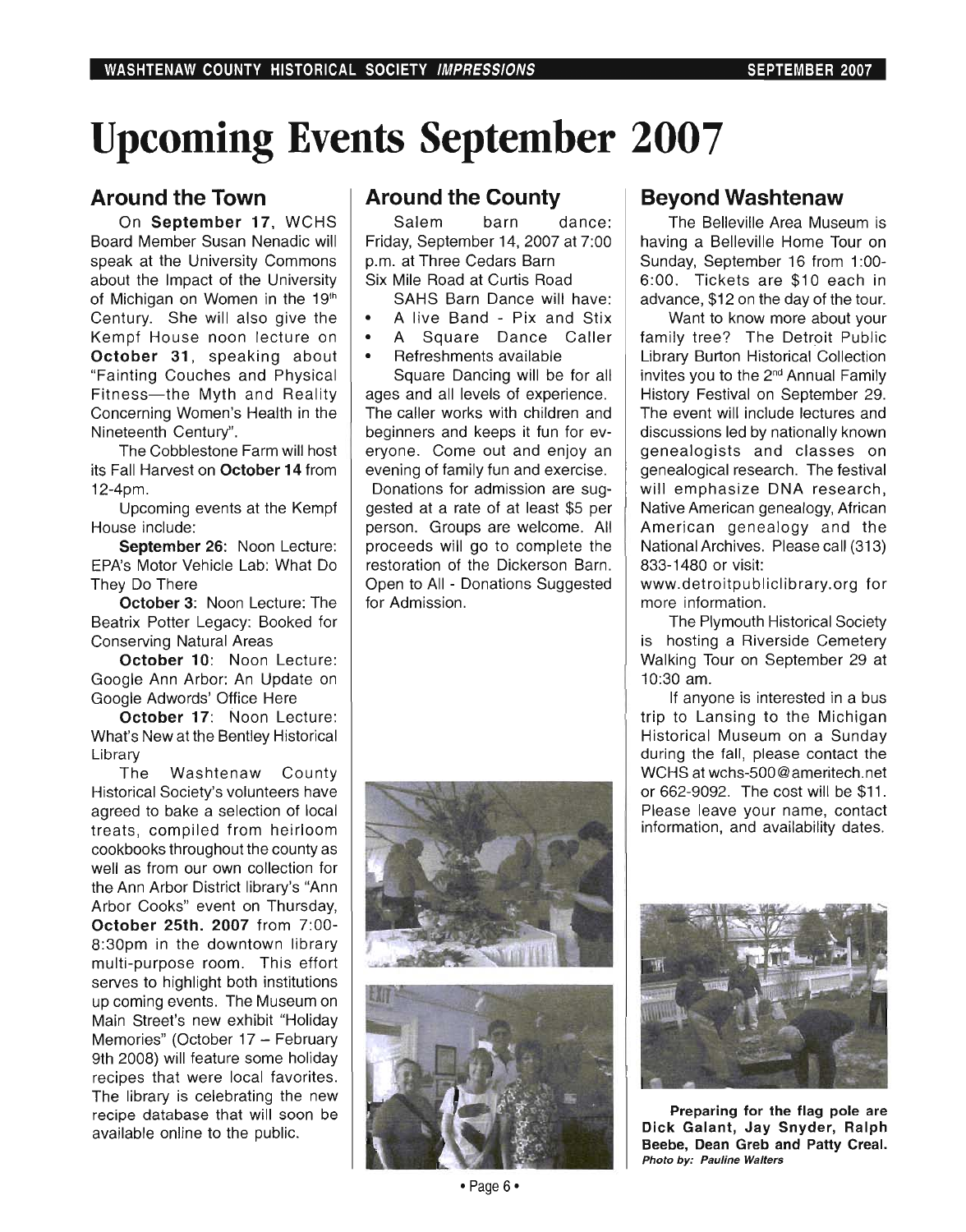## **Saline Area Historical Society Update**

**September is a definitely busy month!** 

**Week of Sept. 4-8 LODI TWP. HISTORY EXHIBIT.** Special display in the Merchants' Building at the Saline Fair.

Sept. 14-15 **YARD & SALVAGE SALE at Rentschler Farm Museum, Friday 9:00-5:00 and Saturday 9:00-2:00.** This "under cover sale" benefits both the farm and depot museums. Good, clean and usable things at reasonable prices. Furniture, glassware, household items, linens, small appliances, craft supplies, books, games. Also, salvage items from demolished historic homes. If you've been saving your good, clean, usable discards (no clothing, no large appliances) to donate, drop them off Sept. 8 **11** :00- 3:00 or Mon-Thurs. Sept. 10-13 5:00-7:00 p.m. Information: 734- 429-3164: 429-1174 or 769-2219.

**Wed. Sept. 19 7:30 p.m. at the old Methodist Church, S. Ann Arbor & E. Henry Streets in Downtown Saline.** This is the first of our three fall Education Programs. Susan Nenadic will speak on Women's Education in the  $19<sup>th</sup>$  Century and Its Effect on Their Employment. Susan is a Saline Schools Retiree and a Board Member for the county historical society. She will use a power point program to share her research on women and employment. Free.

**Sat., Sept. 22 9:00 a.m. MONTHLY TEAM MEETING** at the Rentschler Farm. Whenever our Team meets, these are open meetings. Guests are welcome.

. **Sat. Sept. 29 11 :00-4:00 HAR-VEST TIME ON THE FARM** Family fun, demonstrations, tours, crafts, entertainment, food, gift shop. Wagon ride from Sauk Trail. Park at the Sauk Trail Center or at the Automotive Components Plant. Use back walkways onto the farm property. Suggested adult admission: \$1; children free.

**WANTED:** Help keep the approaches to the Depot Museum looking attractive. Two or three volunteers are needed to keep vegeta-



**Shooting Star floral display in**  the MoMS Garden. Photo by Susan Wineberg



**Above: President Dick Galant speaks at the Flagpole Dedication ceremony. Below: Dick Galant and Ralph Beebe raise the 1857 American flag.** Photos by Cynthia Yao



tion from growing between the RR tracks along the Depot Trail. This % mile trail runs from N. Ann Arbor St., past the Depot Museum, and then to Harris St. The task needs to be done once or twice a month during the growing season and can be done at your convenience. Contact David Rhoads at David@hsa-remodel.com or call 429-5464 for more information. We need to keep the approaches to the Depot Museum looking attractive. Thank you.

**WANTED:** Additional volunteer GUIDES at the farm and/or the depot museums. Contact us for information: salinehistory@earthlink.net. Volunteers are the fuel that makes our organization come alive. Thank you.

**WANTED:** Your recycled ink jet cartridges. Our society receives \$3 Rewards Money for each cartridge. A special box is in the gift shop at the farm. Or, for your convenience, just put your cartridge in a plastic bag and leave it at the farmhouse door. We'll find it.



**Our new flag pole, donated by Fox Tent & Awning, Co.** Photo by Susan Wineberg